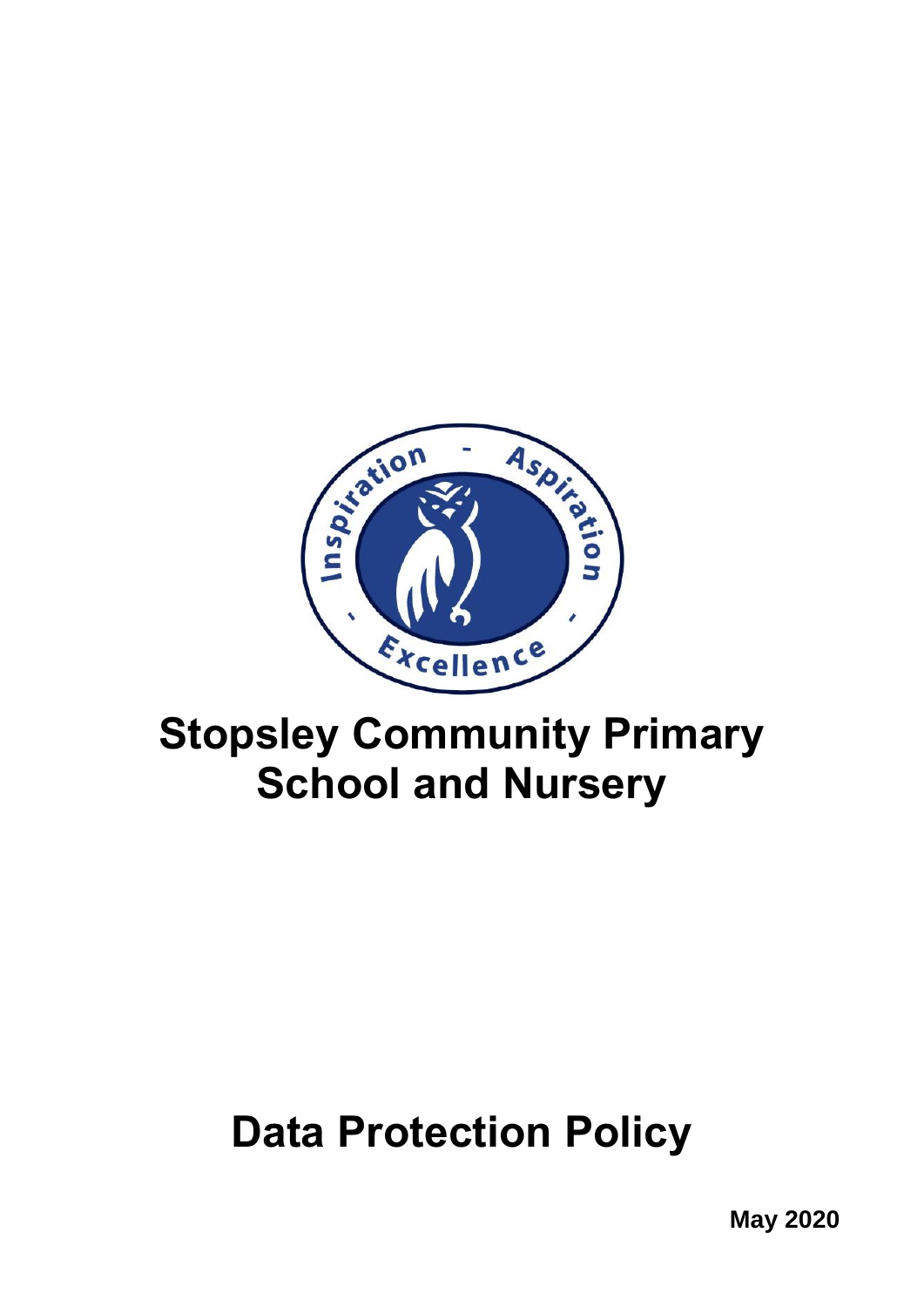## **Contents Page**

| $\mathbf{1}$   |  |
|----------------|--|
| 2              |  |
| 3              |  |
| 4              |  |
| 5              |  |
| 6              |  |
| $\overline{7}$ |  |
| 8              |  |
| 9              |  |
| 10             |  |
| 11             |  |
| 12             |  |

| Document name: Data Protection Policy | Page 2 of 8           |
|---------------------------------------|-----------------------|
| Issue Date: May 2020                  | Review Date: May 2022 |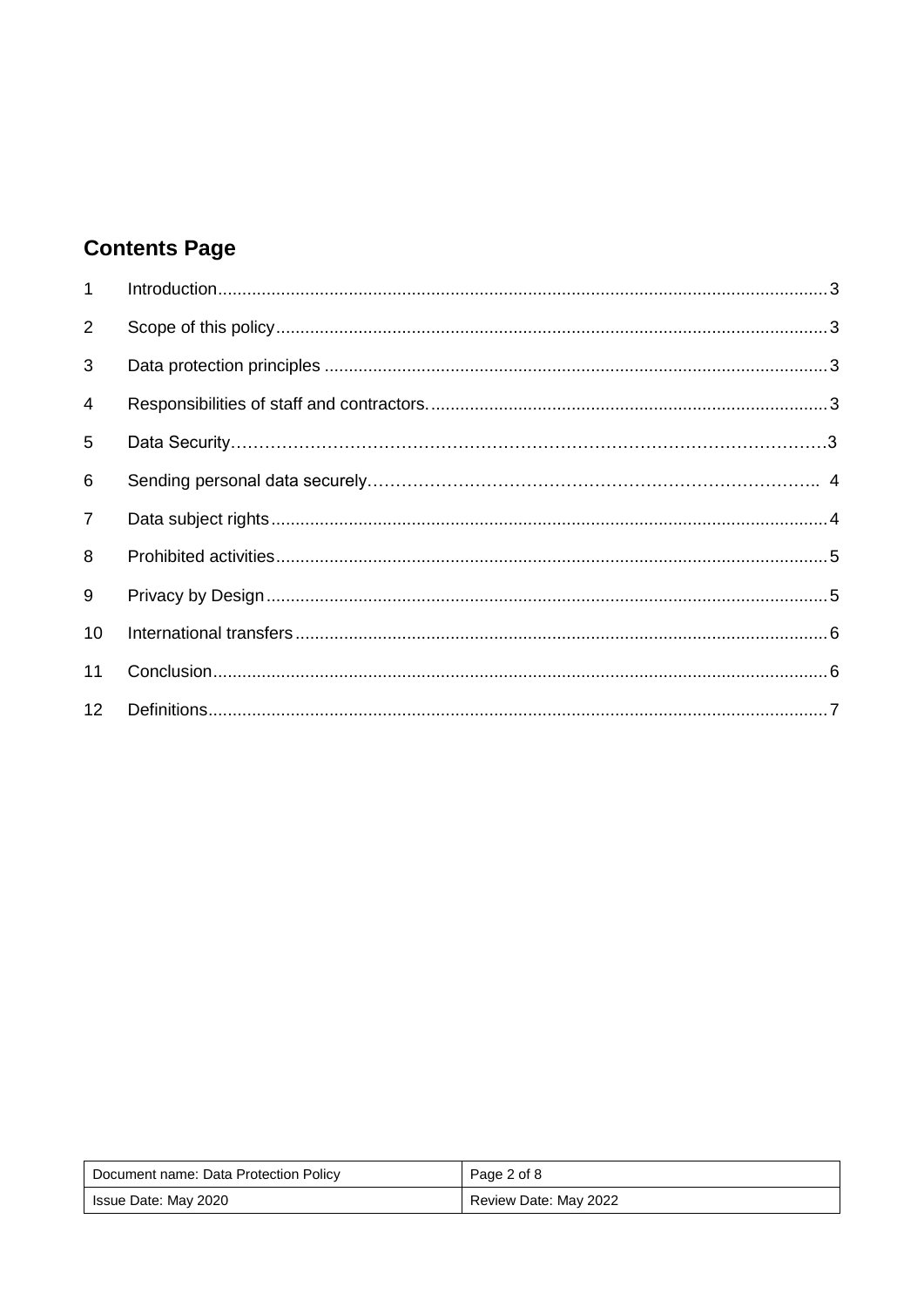### <span id="page-2-0"></span>**1 Introduction**

Our school is committed to protecting the rights of all individuals in relation to the processing of their personal data.

### <span id="page-2-1"></span>**2 Scope of this policy**

The school needs to comply with the Data Protection Act 2018 and EU General Data Protection Regulations. This policy has been developed to ensure all staff, contractors and partners understand their obligations when processing personal and special category data.

This policy and the legislation apply to all personal data, both that held in paper files and electronically. So long as the processing of the data is carried out for school purposes, it applies regardless of where data is held.

'Processing' data is widely defined and includes obtaining, recording, keeping, or using it in any way; sharing or disclosing it; erasing and destroying it.

#### <span id="page-2-2"></span>**3 Data protection principles**

Personal and special category data must be:

- used fairly, lawfully and transparently
- <span id="page-2-3"></span>used for specified, explicit purposes
- used in a way that is adequate, relevant and limited to only what is necessary
- accurate and, where necessary, kept up to date
- kept for no longer than is necessary
- handled in a way that ensures appropriate security, including protection against unlawful or unauthorised processing, access, loss, destruction or damage

#### **4 Responsibilities of staff and contractors.**

Staff and contractors must:

- Complete the Data Protection training as soon as they join the school. This is a mandatory requirement.
- Complete an annual refresher course as directed by their manager
- Ensure that they only ever process personal data in accordance with requirements of the Data Protection Act 2018
- Follow the 6 Principles highlighted above and seek help if needed.

### <span id="page-2-4"></span>**5 Data security**

Keeping personal data properly secure is vital in complying with the Data Protection Act. All staff and contractors are responsible for ensuring that any personal data we have access to is kept securely. We are also responsible for ensuring that personal data is not disclosed inappropriately (either orally or in writing or accidentally) to any unauthorised third party.

| Document name: Data Protection Policy | Page 3 of 8           |
|---------------------------------------|-----------------------|
| Issue Date: May 2020                  | Review Date: May 2022 |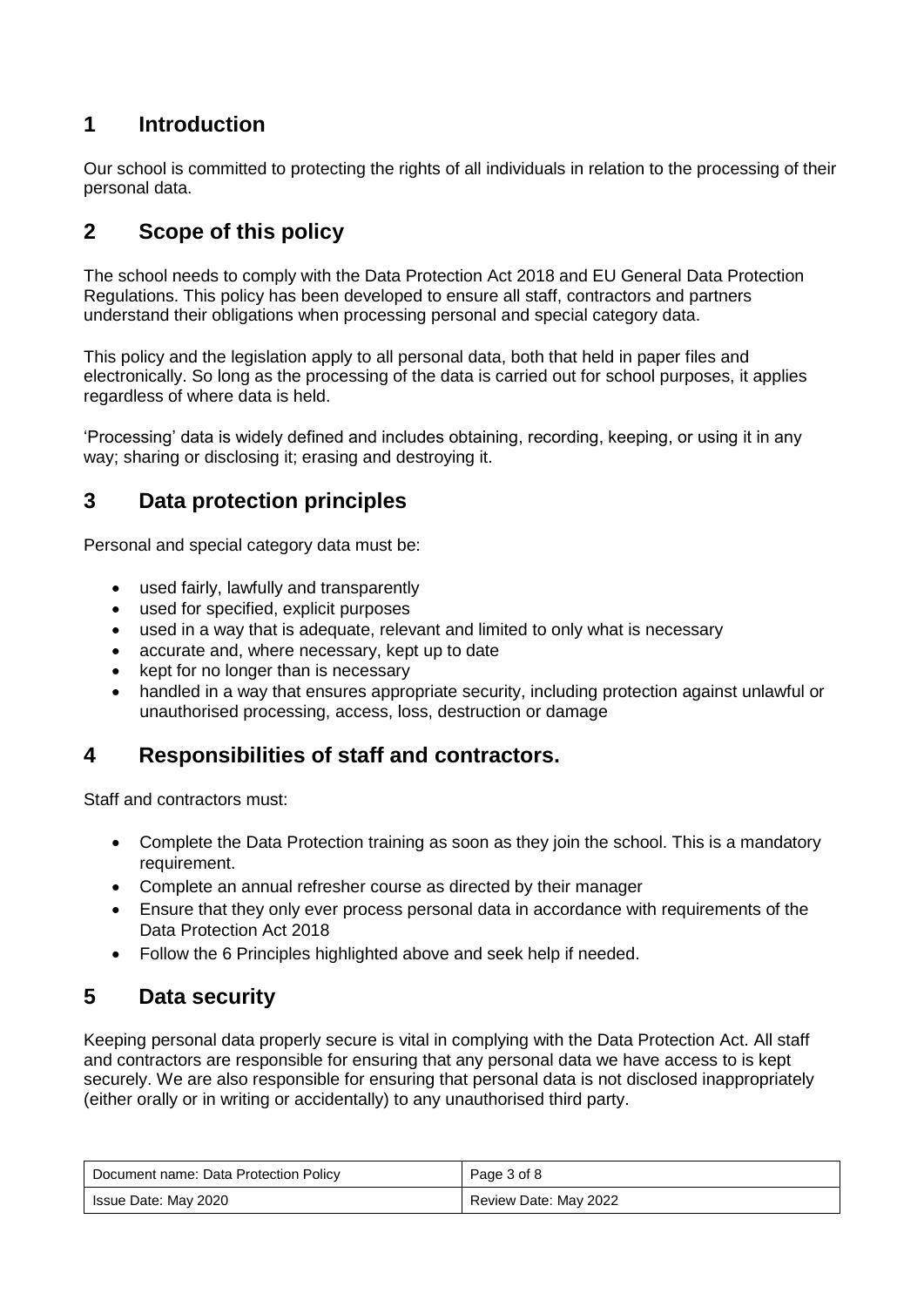This includes, as a minimum:

- We should always keep passwords safe and never share them
- Lock away any personal data kept in paper format in a lockable cabinet or pedestal. Do not leave documents on desks unattended at any time
- If it is necessary to take hard copy documents out of the school make sure that those documents are looked after at all times, this includes notebooks and files. Consider whether it is necessary to take files out of the school at all or if so, take them on an encrypted laptop.

#### <span id="page-3-0"></span>**6 Sending personal data securely**

We can send documents containing personal data securely using the following methods:

| <b>Requested by:</b>       | Method:                                                                                                                                                                                                                                                         |
|----------------------------|-----------------------------------------------------------------------------------------------------------------------------------------------------------------------------------------------------------------------------------------------------------------|
|                            | Documents should be hand delivered to the data subject wherever<br>possible. Make sure that the documents are securely contained in a<br>sealed envelope.                                                                                                       |
| Hard copy                  | If it not possible for the data subject to collect the documents themselves<br>use the special delivery service.<br><b>Note:</b> Check you have the correct address before posting                                                                              |
|                            |                                                                                                                                                                                                                                                                 |
| <b>Encrypted</b><br>device | Where the data is especially sensitive consider saving the documents on<br>a password protected, encrypted memory device rather than posting hard<br>copies. The password can be sent to the data subject once they have<br>received the device.                |
| Email                      | This is the preferred method. Scan a copy of the file and move it to a<br>secure location on the school's network. Send the file by secure data<br>transfer [currently Egress]. Ask the data subject to confirm receipt of the<br>documents as soon as possible |

#### <span id="page-3-1"></span>**7 Data subject rights**

Data subjects have defined rights over the use of their data. These rights have been reinforced and extended by the Data Protection Act 2018.

These rights are:

- right to be informed
- right of access
- right to rectification
- right to erasure
- right to restrict processing
- right to data portability
- right to object
- rights in relation to automated decision making and profiling.

| Document name: Data Protection Policy | Page 4 of 8           |
|---------------------------------------|-----------------------|
| Issue Date: May 2020                  | Review Date: May 2022 |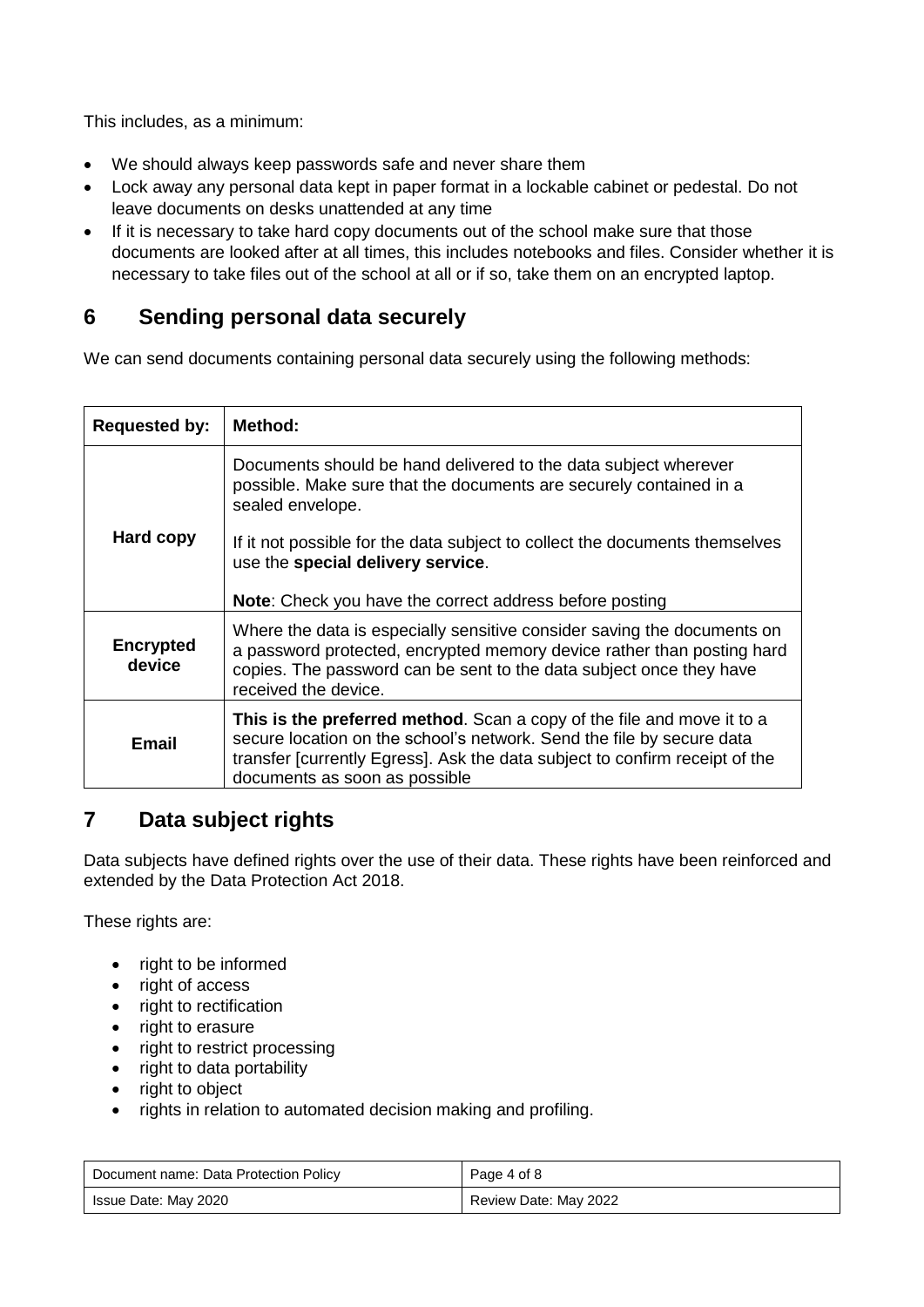The above rights are conditional depending on the reason we hold the data and why we may need to retain it.

Where we have a legal obligation to collect and process data or we are collecting the data to carry out a public task, we cannot always agree with any objection application to the processing of data. We will consider all requests and explain the reason for the decision.

Similarly, if an individual claim that there is an error in the recording of a child protection meeting or a behavioral incident, it is unlikely that these records will be amended because it is likely that the records contain the professional opinion of a social worker or other professional. Whilst the school would be unable to amend the original, we would be able to place the individual's objections on file next to the original record so that their objections can be noted.

Where we rely on consent to process data about an individual we will be obliged in most cases to apply the above rights.

#### <span id="page-4-0"></span>**8 Prohibited activities**

The following activities are strictly prohibited when processing personal and special category data:

- Sharing passwords to access data
- Sending personal data to a personal email address to work on at home
- Sending data to unauthorised personnel. Always check that the recipients are authorised to view the information being sent
- Sending personal data in an insecure format
- Leaving personal data unprotected
- Accessing information about a pupil or member of staff where there is no legitimate reason for doing do
- Accessing personal data about an individual for personal use
- Disclosing personal data to a third person outside of the school without a lawful basis

#### **Implications of breaching this policy**

It is a condition of employment in the case of staff and contractors that they abide by the law and the policies of the school. Any breach of this policy could be considered to be a disciplinary offence and may lead to disciplinary action. A serious breach of the Data Protection Act may also result in the school and/or the individual being held liable in law.

#### <span id="page-4-1"></span>**9 Privacy by Design**

Under the Data Protection Act 2018 the School has a general obligation to implement technical and organisational measures to show that we have considered and integrated data protection into our processing activities. In order to achieve this, staff are expected to complete Privacy Impact Assessments to help identify and minimise any data protection risks.

| Document name: Data Protection Policy | Page 5 of 8           |
|---------------------------------------|-----------------------|
| Issue Date: May 2020                  | Review Date: May 2022 |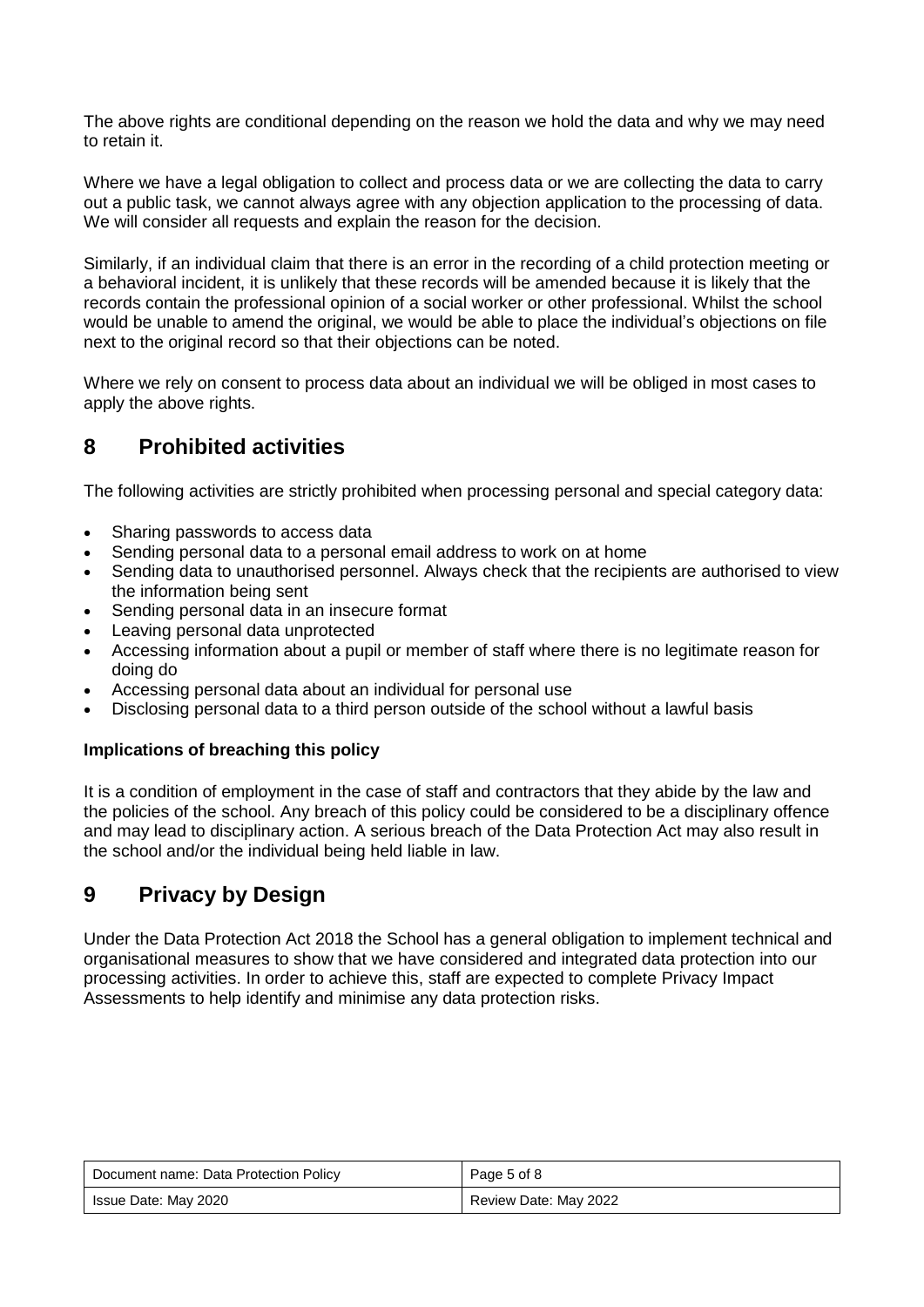#### **Privacy impact assessments (PIA)**

The school must do a PIA for certain types of processing, or any other processing that is likely to result in a high risk to individuals' interests. It is good practice to do a PIA for any major project which requires the processing of personal data.

Your PIA must:

- <span id="page-5-0"></span>describe the nature, scope, context and purposes of the processing;
- assess necessity, proportionality and compliance measures;
- identify and assess risks to individuals; and
- identify any additional measures to mitigate those risks.

To assess the level of risk, you must consider both the likelihood and the severity of any impact individuals. High risk could result from either a high probability of some harm, or a lower possibility of serious harm.

You should consult your data protection officer and any processors may also need to assist you.

#### **10 International transfers**

The Data Protection Act 2018 imposes restrictions on the transfer of personal data outside the European Union, to third countries or international organisations. Personal data may only be transferred outside of the EU in compliance with the conditions for transfer set out in Chapter V of the GDPR.

#### <span id="page-5-1"></span>**11 Conclusion**

Compliance with the Data Protection Act 2018 is the responsibility of all members of staff and contractors. Any questions about this policy or any queries concerning data protection matters should be raised with the Head Teacher.

| Document name: Data Protection Policy | Page 6 of 8           |
|---------------------------------------|-----------------------|
| Issue Date: May 2020                  | Review Date: May 2022 |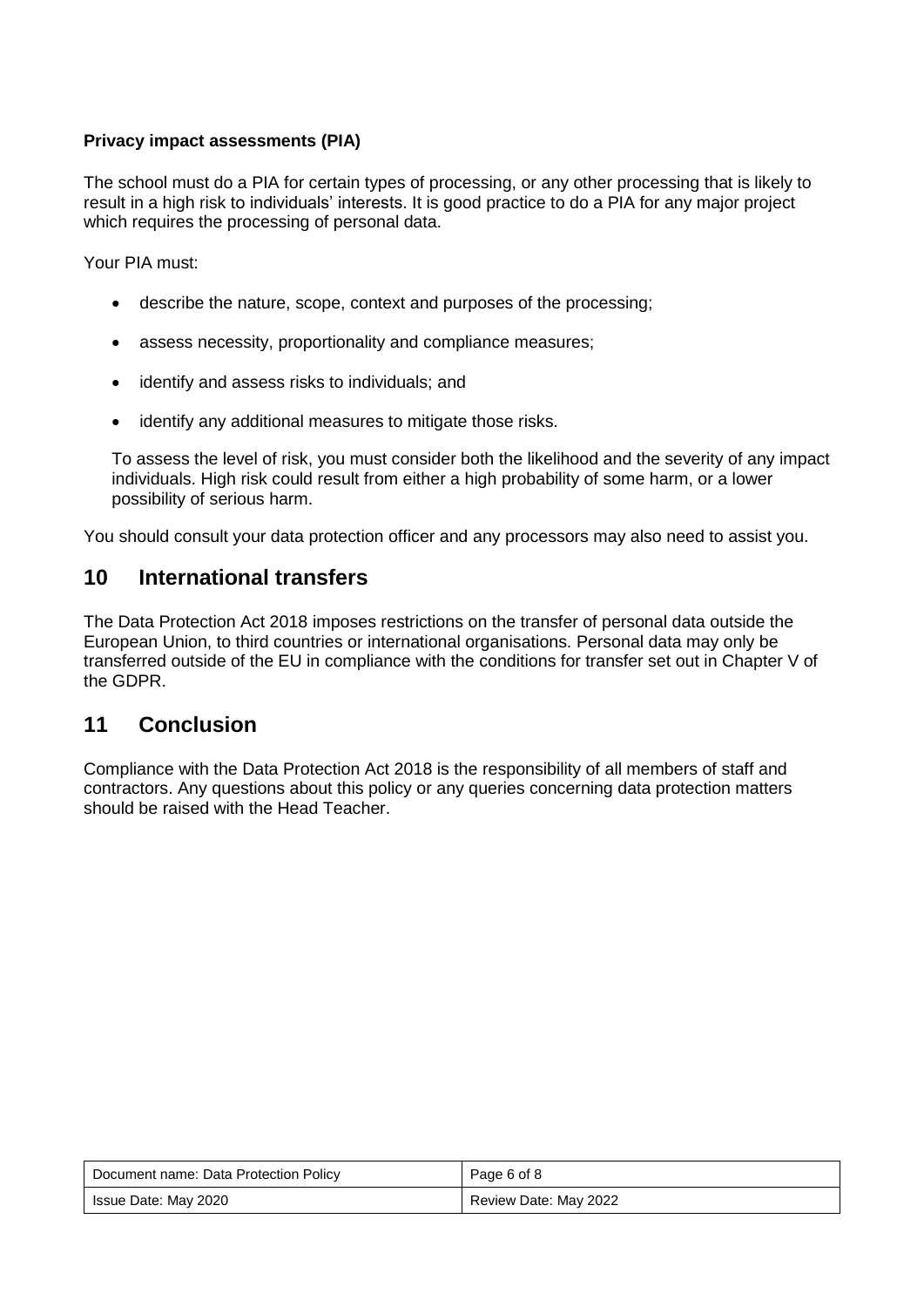## <span id="page-6-0"></span>**12 Definitions**

| <b>Subject Access</b><br><b>Request or SAR</b>             | A request for access to data by a living person under the Act is known as a<br>Subject Access Request or SAR. All records that contain the personal data<br>of the subject will be made available, subject to certain exemptions.                                        |
|------------------------------------------------------------|--------------------------------------------------------------------------------------------------------------------------------------------------------------------------------------------------------------------------------------------------------------------------|
| Freedom of<br><b>Information</b><br><b>Request or FOI.</b> | A request for access to data held is dealt with under the Freedom of<br>Information Act 2000 and is known as a Freedom of Information Request or<br>FOI. Requests for the data of deceased people may be processed under<br>this legislation.                            |
|                                                            | Personal data means data which relate to a living individual who can be<br>identified directly or indirectly from the data, particularly be reference to an<br>identifier.                                                                                               |
| <b>Personal Data</b>                                       | Personal data can be factual (such as a name, address or date of birth) or it<br>can be an opinion (such as a performance appraisal).                                                                                                                                    |
|                                                            | Examples of personal data are the name and address of an individual;<br>email and phone number; a Unique Pupil reference number or an NHS<br>number                                                                                                                      |
|                                                            | Certain personal data, special category data, is given special protections<br>under the Act because misuse could create more significant risks to a<br>person's fundamental rights and freedoms. For example, by putting them at<br>risk of unlawful discrimination.     |
|                                                            | Information relating to criminal activities or convictions is not special<br>category data but must be treated with similar safeguards in place.                                                                                                                         |
| <b>Special Category</b>                                    | Special category data includes:                                                                                                                                                                                                                                          |
| Data                                                       | race or ethnic origin of the data subject<br>$\bullet$<br>their political opinions<br>٠                                                                                                                                                                                  |
|                                                            | their religious beliefs or other beliefs of a similar nature<br>٠                                                                                                                                                                                                        |
|                                                            | whether they are a member of a trade union<br>$\bullet$<br>their physical or mental health or condition                                                                                                                                                                  |
|                                                            | their sexual life<br>sexual orientation                                                                                                                                                                                                                                  |
|                                                            | ٠<br>Biometrics (where used for ID purposes)<br>$\bullet$<br>Genetics<br>$\bullet$                                                                                                                                                                                       |
| <b>Data Controller</b>                                     | The organisation which determines the purposes and the manner in which,<br>any personal data is processed is known as the data controller. The School<br>is the data controller of all personal data used and held by the school.                                        |
| <b>Data Processors</b>                                     | Organisations or individuals who process personal data on behalf of the<br>data controller are known as data processors. Employees of data<br>controllers are excluded from this definition, but it could include suppliers<br>which handle personal data on our behalf. |

| Document name: Data Protection Policy | Page 7 of 8           |
|---------------------------------------|-----------------------|
| Issue Date: May 2020                  | Review Date: May 2022 |